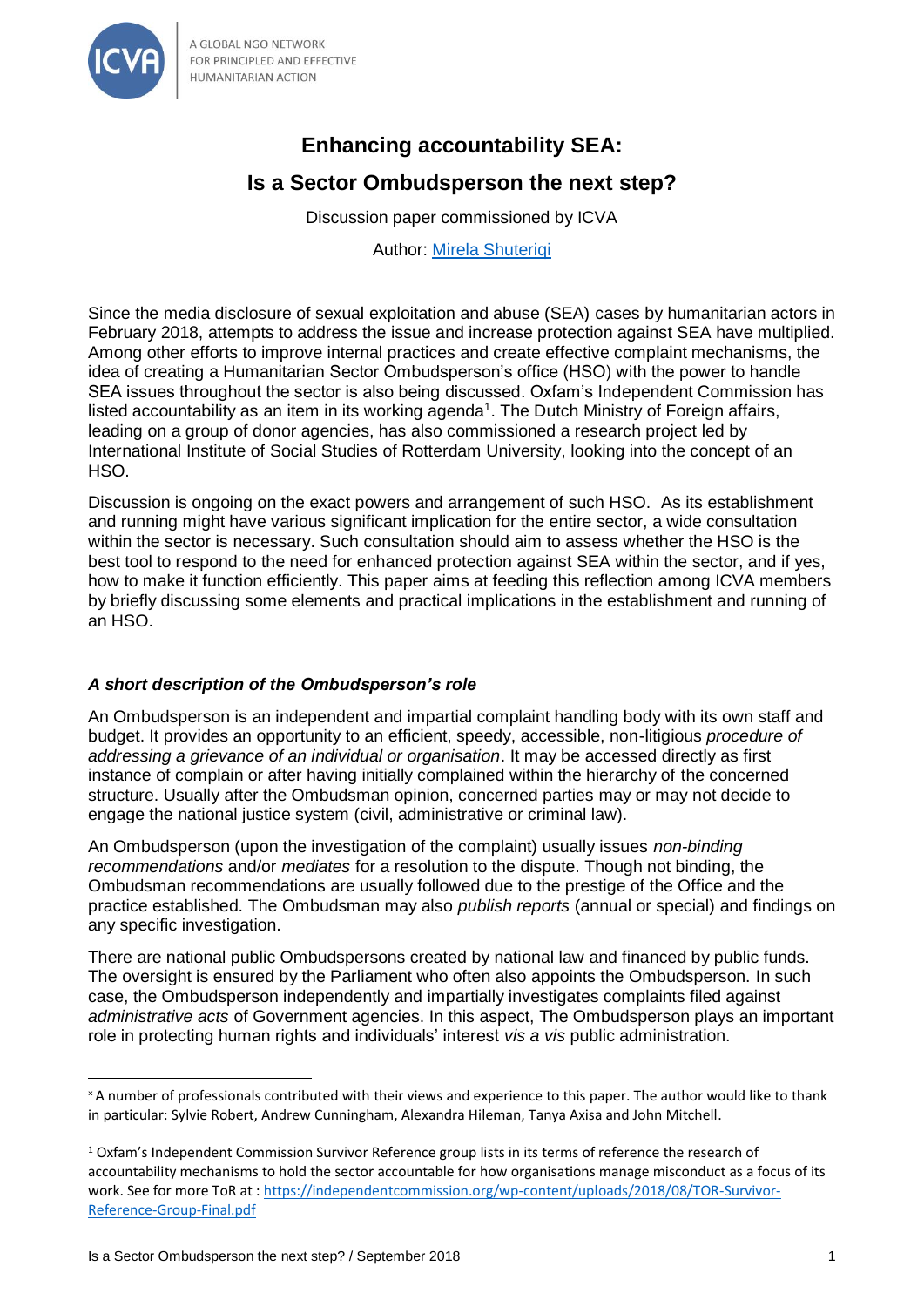

There are also *private sector* Ombudsperson bodies set up by voluntary national industry-wide agreement (sectorial structures) which hear complaints against private operators. Switzerland alone for example lists several Ombudsperson bodies covering banking, telecoms, housing, insurance, travel and leisure, radio and tv etc., usually handling small consumer complaints (like contesting a monthly mobile bill).

In all the above-mentioned cases, the Ombudsperson is a national body, acting within a national jurisdiction, based on national law. Two exceptions though exist. The UN system has its own Office of Ombudsman and Mediation services, but that deals exclusively with UN staff complaints, based on internal UN staff rules and regulations<sup>2</sup>.

The other exception regards the particularities of the European Union. The Treaty of Maastricht established a European Ombudsman responsible to investigate compliance of EU institutions and bodies with the EU Law, including general principles of law and as established by the Court of Justice of the European Union and internal financial and staff regulations<sup>3</sup>. The European Ombudsman is thus similar to the national ombudsman that investigates acts committed by governmental agencies.

## *The added value of the HSO*

The main aim to be served by a well-functioning HSO is to enhance investigation of and response to SEA cases within the sector. By being an independent and impartial body, well- staffed and with the required expertise, the HSO provides a solid guarantee that complains will be well-addressed. Moreover, a victim-centred HSO will also be able to provide referral for assistance and protection of victims. In a longer run, the HSO will enhance the internal response of humanitarian and development actors to SEA cases, as they will learn from the practice of the institution and would be able to receive specific guidance from it. By having a direct interest for the cases not to end up at the Ombudsperson office, humanitarian and development actors will also invest further in complain and response mechanisms internally.

Furthermore, the HSO will generate trust by being successful and communicating well on its work. Consequently, the number of those inclined to address the Ombudsperson will increase. As the space for impunity will decrease, the HSO will also play a deterrence role and prevent future cases of SEA.

#### *Past initiatives*

 $\overline{a}$ 

In fact, the idea of the HSO is not entirely new. Seven months after the genocide in Rwanda began in 1994, an unprecedented multi-donor evaluation was launched: the *[Joint Evaluation of](https://www.humanitarianlibrary.org/resource/joint-evaluation-emergency-assistance-rwanda-study-iii-principal-findings-and-0)  [Emergency Assistance to Rwanda](https://www.humanitarianlibrary.org/resource/joint-evaluation-emergency-assistance-rwanda-study-iii-principal-findings-and-0)* (JEEAR). The evaluation consisted of four separate studies, the third and largest of which was specifically dedicated to the humanitarian response and its effects. The JEEAR report recommended among others the creation of a humanitarian ombudsman function to establish a system whereby complaints about agency performance could be brought before an independent authority. One year later, that led to the development of the Humanitarian Ombudsman Project by few British agencies, which eventually became the Humanitarian Accountability Partnership (HAP) International.

<sup>&</sup>lt;sup>2</sup> See Terms of Reference of UNOMS (Section 1.1) in SG Bulletin ST/SGB/2016/7.

 $3$  e.g. the European Ombudsman's 2017 Annual Report highlights as a particular success the adoption of its recommendation to the EU European External Action Service that its internships become paid. The same Annual Report (pg. 34) states that it has assisted 15,837 people during that year. It handled 2181 complaints during the year and found 781 complaints to be within its stated mandate.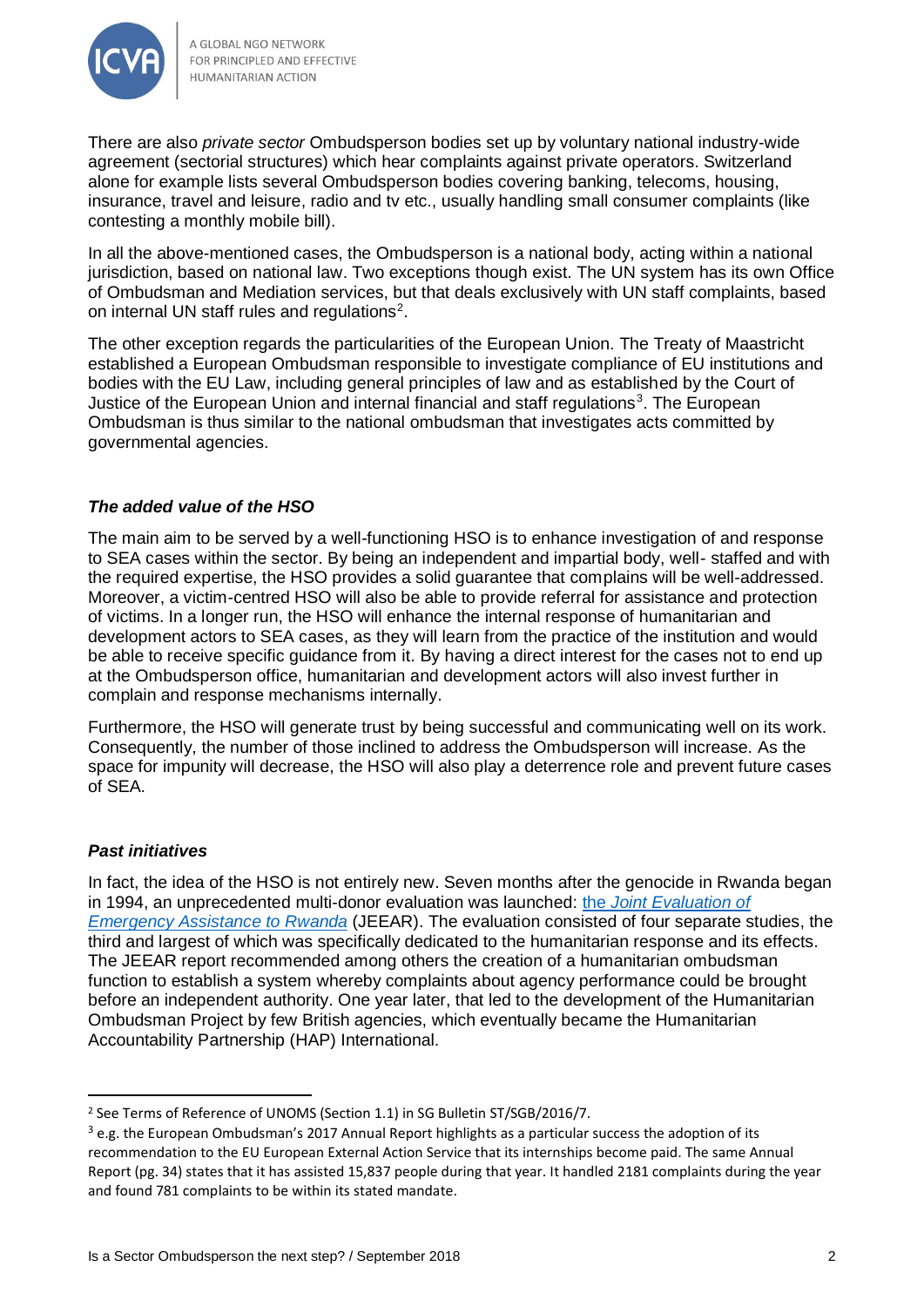

A GLOBAL NGO NETWORK FOR PRINCIPLED AND EFFECTIVE HUMANITARIAN ACTION

HAP International was the humanitarian sector's first international self-regulatory body. It played an important role in improving performance within the humanitarian sector and strengthening accountability. ["HAP Standard in Accountability and Quality Management"](https://reliefweb.int/sites/reliefweb.int/files/resources/260222E062A32EF085257829005BD6FE-Full_report.pdf) were developed, providing organisations with a concrete tool to design, implement, assess and improve accountability among their programmes. HAP International also published the annual Humanitarian Accountability Report, which reviewed the progress made towards strengthening accountability norms and practices in the humanitarian sector. The function and role of HAP International evolved from the initial idea of a Humanitarian Ombudsman, with HAP prioritising more of a support role, standard setting and capacity building within the sector. In 2015, HAP International merged with People In Aid to form the [CHS Alliance,](https://www.chsalliance.org/) which continues to play a crucial role in standard setting and accountability of the sector, including addressing SEA cases.

## *Few pending questions*

Today, few questions still exist to the investigative character of the proposed structure and are discussed briefly as per below:

#### *a.* **HSO powers and implications of its supranational character**

An international HSO would probably have the *right to perform an investigation* on any *filed SEA complaint* in a given country. Without such power, the HSO office would be empty of substance. This would imply the creation of the capacity to investigate such complaint *across national borders*. Findings on the case could be published. Further recommendations for improvements in internal practices might also be published in annual or special reports. If the investigation establishes that a SEA act has indeed taken place, the duty arises to formally report to local authorities (with SEA acts constituting crime under national criminal law).

Such power to run preliminary investigations across national borders on complaints over alleged SEA acts would certainly *require prior clearance* by national authorities. Especially since the subject matter is potentially criminal acts, which investigation is the competence of the national law enforcement authorities. In fact, the power to independently investigate criminal acts across national borders by supranational structures remains controversial. It has been recognised internationally only in exceptional cases based on agreed international conventions. One of the very few example is the [Rome Statute](https://www.icc-cpi.int/resourcelibrary/official-journal/rome-statute.aspx) which establishes the International Criminal Court (ICC) with jurisdiction over four crimes as defined in the Rome Statute. Moreover, even in this case, the jurisdiction of the Court is limited as per the provisions of the Rome Statute.

In the current case, as there is no internationally agreed definition of SEA acts, there is a question on the definition of the act that HSO will apply. The country of nationality of the alleged perpetrator might have a substantially different definition from that of the country of nationality of the victim, and again a different definition might be provided by the law of the country where the offence occurs. One way out might be to bind the Ombudsperson on a voluntary common agreed Code of Conduct providing for a definition of acts. It remains however to be seen how this will stand vis a vis the definitions provided by various national legislations.

Operationally, for the HSO to exercise jurisdiction, prior agreement from a substantial list of countries is required. This is a long and heavy process. In fact, the first attempts to have an ICC date back to the end of World War II. In similar lines, if HSO will negotiate jurisdiction *ad hoc* with the concerned State, there would be substantial delays to the investigations, if ever possible.

Today State sovereignty remains the cornerstone of international law and relations. Especially States where humanitarian and development actors work, might have interest in making a strong case for their sovereignty. There is little to no evidence showing that States are willing to give away an important part of such a sovereignty (related to investigation and enforcement of criminal law) to a HSO.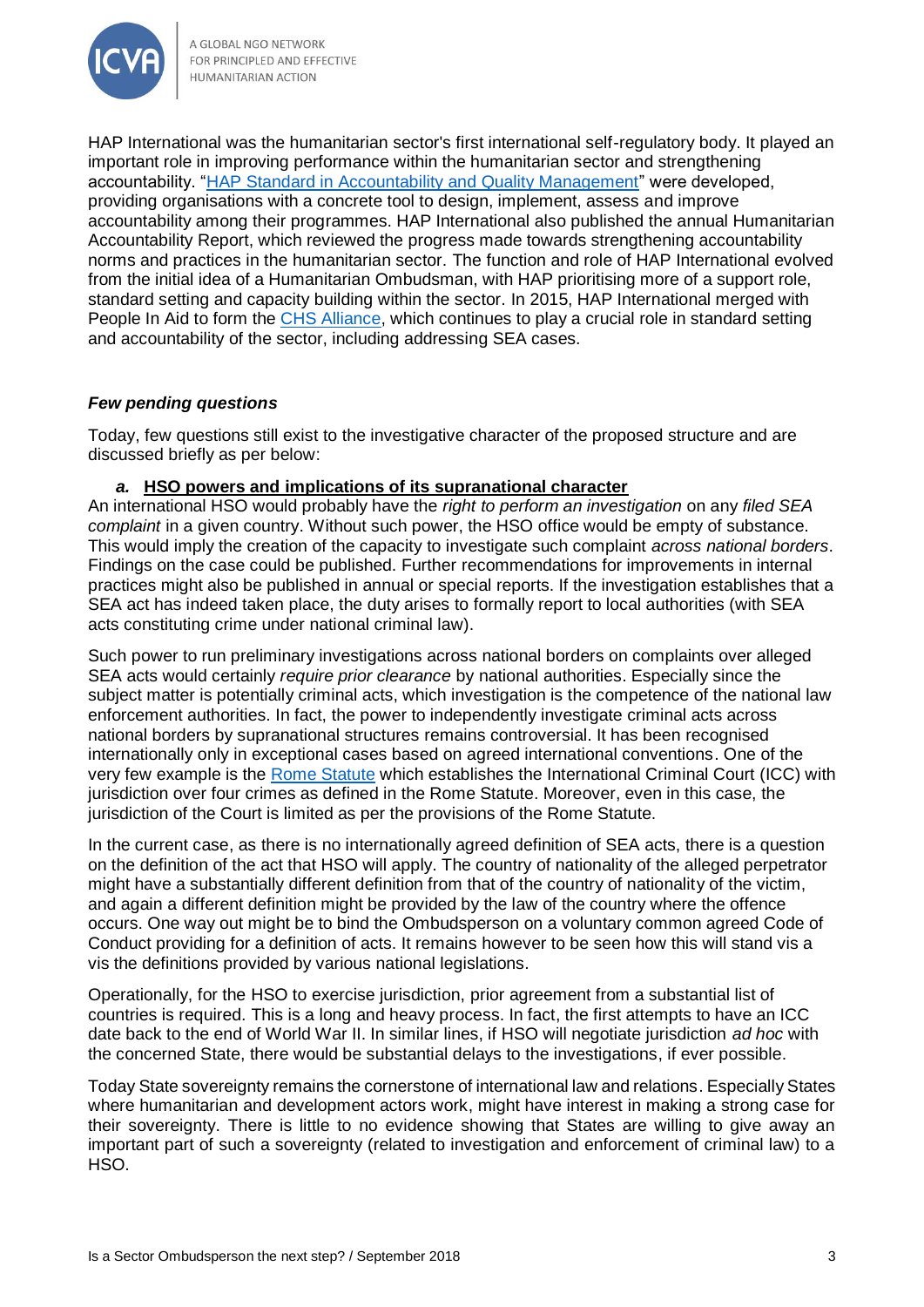

#### *b.* **Consequences linked to the diversity of the humanitarian and development actors**

Firstly, such an HSO arrangement would have to be unanimously agreed and implemented by all actors involved, both donors and implementing agencies, as a voluntary arrangement. Important issues such as oversight and accountability of the HSO have also to be addressed.

Moreover, any HSO arrangement would need to bring on board the large range of humanitarian and development, as addressing acts of SEA are a concern throughout the sector. This would mean looking broadly at accountability to include also the UN Staff, employers of Foreign States' Agencies operating in the country, private sector that is increasingly participating in humanitarian and development efforts, national NGOs etc. This will however open up other questions of immunity and national versus extra-territorial jurisdiction.

On the other hand, limiting the structure's scope to only non-governmental organisations will give the wrong message in terms of accountability to the affected population. It will also incorrectly portray the non-governmental sector as the only perpetrator of the SEA cases.

## *c.* **Accessibility and risks for the individual concerned**

A key factor for the success of the Ombudsperson at the national level is its accessibility. The office is well publicised including through mass media. However even at the national level, research shows that the most vulnerable groups might still find it difficult to access the Ombudsperson at the national level. Groups such as ethnic minorities, refugees, migrants, etc. might face language and cultural barriers to access the structure or might lack trust in its efficiency and impartiality. <sup>4</sup>

The same reasons are often identified as the main challenges in addressing SEA in the humanitarian and development sector of today. A recent [ICVA paper](https://www.icvanetwork.org/system/files/versions/The_Long_Run_to_PSEA_June2018.pdf) highlights under-reporting of SEA cases due to a mixture of gender inequalities and other power relations, leading together to an overall lack of trust to institutions and fear of reporting. The paper also recommends that while many NGOs are engaged in promoting complaint mechanisms within the communities, such efforts should be long term and require building relations of trust with the communities. The building of PSEA measures and systems should be done together with national and local actors as well as communities concerned. This has been made a focus of work also by the OXFAM Independent Commission (the Survivor Reference Group) and is a practice that needs to be supported and implemented further irrespective of the complaint mechanism chosen $5$ .

It is against this background that HSO is challenged in its accessibility by the most vulnerable populations. It will be challenging for the Ombudsperson to reach out to all the local populations throughout the world, explain its work and win their trust so that they are willing to complain on alleged cases. Lack of continued presence on the ground is a disincentive for reporting SEA acts to HSO, that run the risk to be seen as a distant and intangible organisation. Further attention needs to be given also to language barriers, logistics of filing a complaint, access to qualified help in formulating the complaint, etc.

Moreover, the risk of exposure to pressure and abuse of any potential victims coming forward will always be present. Thus, the Ombudsperson will need to address such risks properly even though it might lack understanding of the local context, power dynamic and existing services. Investing in such an understanding is a must but will take time and resources.

 $\overline{a}$ 

<sup>4</sup> See for example Bassina Farbenblum and Laurie Berg, Migrant workers' access to remedy for exploitation in Australia: the role of the national Fair Work Ombudsman, 2017; see also the European Network of National Human Rights Institutions[, Ombudsman Institutions address migration challenges during international conference,](http://ennhri.org/Ombudsman-Institutions-address-migration-challenges-during-international) 2016 <sup>5</sup> See ToR, supra note 1